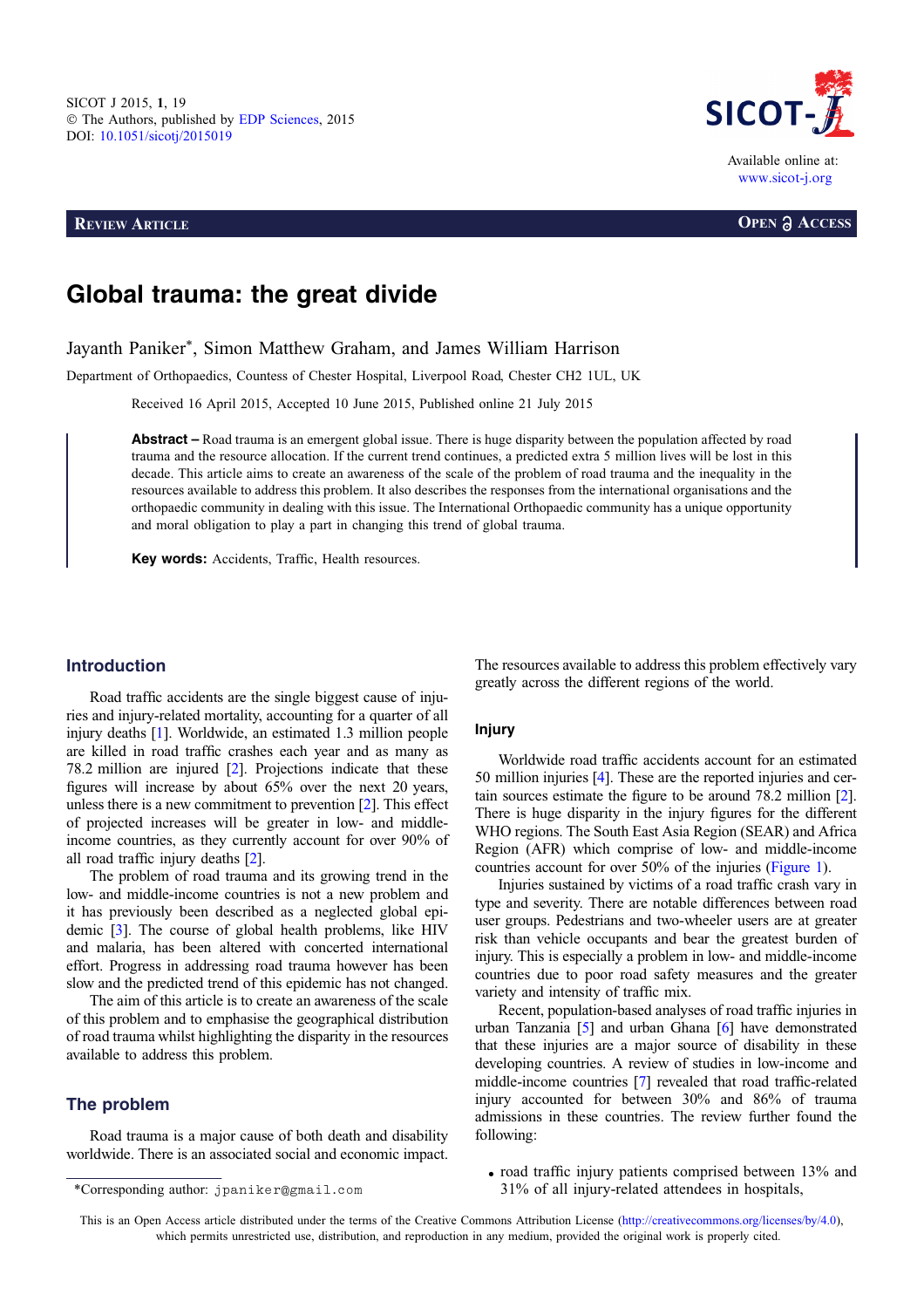<span id="page-1-0"></span>

Figure 1. Chart depicting figures for the road traffic injuries (in millions) for the WHO regions (AFR – Africa, SEAR – South East Asia, WPR – Western Pacific, EMR – Eastern Mediterranean, EUR – Europe, AMR – Americas).

- $\bullet$  road traffic injury patients represented 48% of bed occupancy in surgical wards in some countries,
- road traffic injury patients were the most frequent users of operating theatres and intensive care units.

#### Deaths

Worldwide, over 1.3 million people die from road traffic accidents [\[2](#page-4-0)] every year. This is projected to increase by 66% to 2.34 million by 2020 [\[8](#page-4-0)]. These trends are however divergent, with a defined global distribution. In the low- and middle-income countries, there will be a projected increase of over 80% whereas in the high income countries there will be a predicted fall of about 30% [[8\]](#page-4-0).

Currently, low-income and middle-income countries account for about 90% of the deaths from road traffic accidents [\[2](#page-4-0)]. There are regional differences in mortality with the WHO SEAR region alone accounting for about 35% of global road traffic mortality (Figure 2). A recent survey of traumatic injuries from Sierra Leone, Africa found that even though traffic injuries accounted for only about 9% of all injuries it was the leading cause of injury-related deaths [\[9\]](#page-4-0).

Road traffic deaths tend to occur most commonly in younger males. Globally, the road traffic injury mortality rate for males is almost three times higher than that for females. Also over 50% of the global mortality due to road traffic injury occurs among young adults aged between 15 and 44 years [\[2](#page-4-0)].

#### Social and economic impact

The impact of road traffic injuries on the economy is estimated to be about 1% of Gross Domestic Product (GDP) for low-income countries, 1.5% for middle-income countries and 2% for high-income countries [[10](#page-4-0)]. These figures are paradoxical and indicate the higher resource allocation to injured parties in wealthier countries, where numbers of injured are much fewer. Globally the cost of road trauma is estimated to be approximately US \$518 billion per year [\[10\]](#page-4-0). This WHO figure is an underestimation, as, in the United States alone the figure totalled more than \$400 billion for the combined economic burden of medical treatment and lost productivity [\[11\]](#page-4-0).

Aside from the heavy burden placed on global and national economies, road traffic accidents have a big impact on the families involved. Around 60% of the total number of disability-adjusted life years (DALYs) lost as a result of road traffic accidents occur among young adults aged between 15 and 44 years [\[1](#page-4-0)]. 73% of these were young adult males [\[1\]](#page-4-0). These young adults are often the bread-winners and their loss drives many families into poverty.

In 2012, road traffic injuries were the eighth leading cause of DALYs lost, up from tenth place in 2000, but by 2030, they are predicted to become the third leading cause of DALYs lost



Figure 2. World map depicting countries in a size relative to the number of road traffic deaths (note how small Europe & USA appear).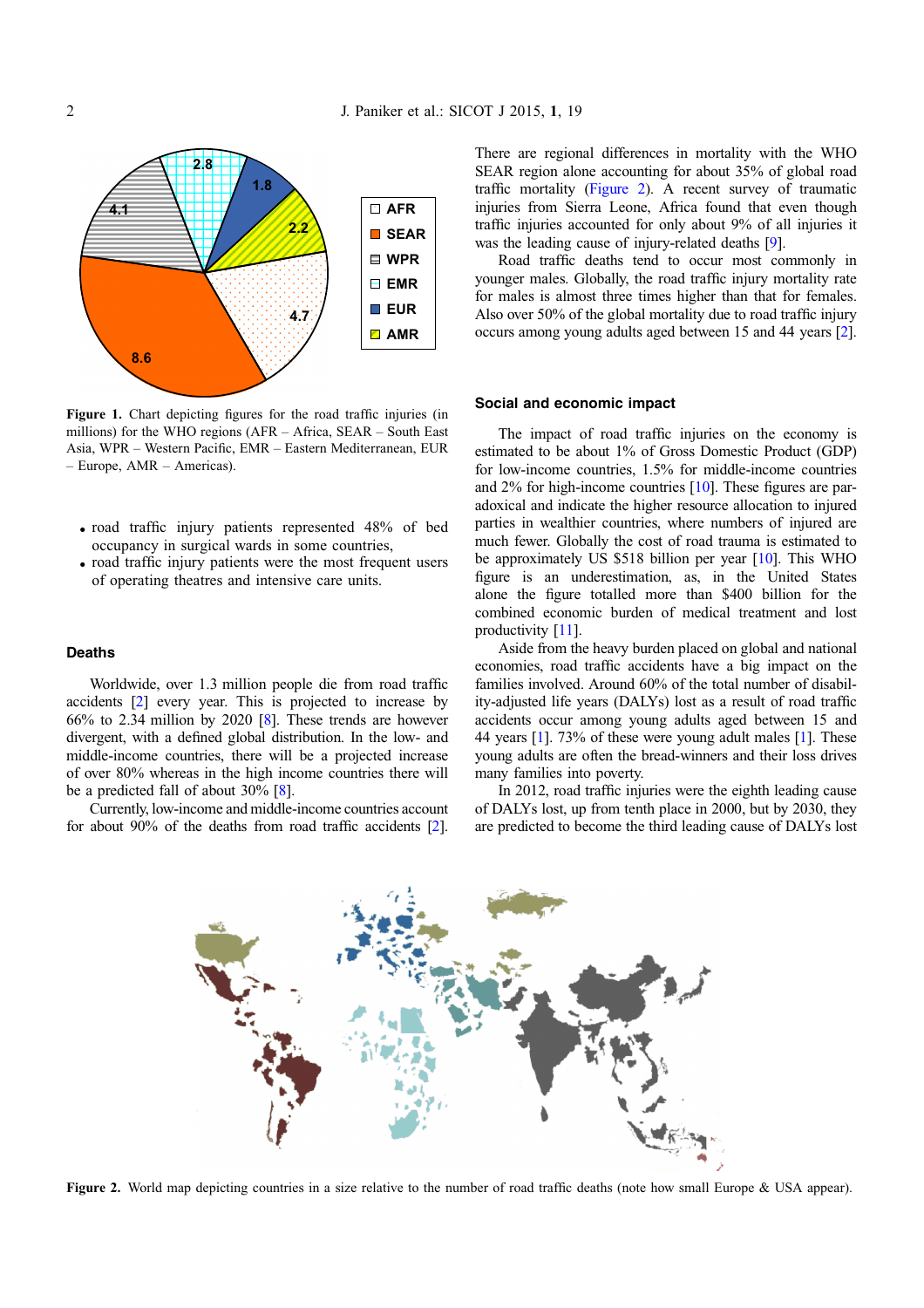| 2004<br><b>Disease or injury</b>           | As % of<br>total<br><b>DALYs</b> | Rank           | Rank | As % of<br>total<br><b>DALYs</b> | 2030<br>Disease or injury                  |
|--------------------------------------------|----------------------------------|----------------|------|----------------------------------|--------------------------------------------|
|                                            |                                  |                |      |                                  |                                            |
| Lower respiratory infections               | 6.2                              |                |      | 6.2                              | Unipolar depressive disorders              |
| Diarrhoeal diseases                        | 4.8                              | 2              |      | 5.5                              | Ischaemic heart disease                    |
| Unipolar depressive disorders              | 4.3                              | 3              | 3    | 4.9                              | <b>Road traffic accidents</b>              |
| Ischaemic heart disease                    | 4.1                              | 4              | 4    | 4.3                              | Cerebrovascular disease                    |
| <b>HIV/AIDS</b>                            | 3.8                              | 5              | 5    | 3.8                              | COPD                                       |
| Cerebrovascular disease                    | 3.1                              | 6              | 6    | 3.2                              | Lower respiratory infections               |
| Prematurity and low birth weight           | 2.9                              | 7              |      | 2.9                              | Hearing loss, adult onset                  |
| Birth asphyxia and birth trauma            | 2.7                              | 8              | 8    | 2.7                              | <b>Refractive errors</b>                   |
| <b>Road traffic accidents</b>              | 2.7                              | $\overline{9}$ | 9    | 2.5                              | <b>HIV/AIDS</b>                            |
| Neonatal infections and other <sup>®</sup> | 2.7                              | 10             | 10   | 2.3                              | <b>Diabetes mellitus</b>                   |
|                                            |                                  |                |      |                                  |                                            |
| <b>COPD</b>                                | 2.0                              | 13             | 11   | 1.9                              | Neonatal infections and other <sup>®</sup> |
| <b>Refractive errors</b>                   | 1.8                              | 14             | 12   | 1.9                              | Prematurity and low birth weight           |
| Hearing loss, adult onset                  | 1.8                              | 15             | 15   | 1.9                              | Birth asphyxia and birth trauma            |
| Diabetes mellitus                          | 1.3                              | 19             | 18   | 1.6                              | Diarrhoeal diseases                        |

Figure 3. Table comparing the DALYs ranking between 2004 and 2030 [[4](#page-4-0)].

globally (Figure 3) [\[12\]](#page-4-0). DALYs lost will increase worldwide from 34.3 million to 71.2 million (representing 5.1% of the global burden of disease) [\[12](#page-4-0)]. However, in low- and middleincome countries this is an even bigger problem, as over 90% of the global road traffic-related DALYs lost, occurs in these countries. Furthermore in such countries road trauma is predicted to become the second leading cause of DALYs lost [\[12\]](#page-4-0).

There appears to be a direct relationship between road traffic deaths and per capita income. The trend is an initial increase in road traffic deaths with per capita income, which reaches a peak, and then declines. The per capita income at which road traffic death peaks is estimated at \$8600. Beyond this level of income the rate of road traffic deaths declines [[13](#page-4-0)]. This is relevant, as it is in the middle-income countries that the majority of the world population lives and where there is a greater burden of disease from road traffic injuries and deaths [\(Figure 2](#page-1-0)). For example, in 2013, the per capita income of India was \$5350 and as shown in [Figure 2](#page-1-0) it accounts for a large proportion of road traffic deaths [[14\]](#page-5-0).

#### **Resources**

In 2011, the world spent a total of US \$6.5 trillion on health; however, the geographical distribution of financial resources for health is disproportionate [\[15](#page-5-0)]. There is a clear 20/80 divide with 34 Organisation for Economic Co-operation and Development (OECD) countries which make up less than 20% of the world population spending over 80% of the world's resources on health. This is in contrast to less than 20% of health resources being spent on the remaining 80% of the world population [\[15\]](#page-5-0).

The disparity is even more in certain regions of the world. For example, the WHO regions, Africa (AFR) and South East Asian Region (SEAR), which account for the largest share of the global burden of road trauma (over 50% of DALYs lost) and 38% of the world's population, spend only 2.5% of the global health resources [\[15\]](#page-5-0).

Though there is an obvious link between the GDP of a country [\(Figure 4\)](#page-3-0) and road trauma, it is not the only reason for the variation. The percentage of GDP allocated for health spending in 2009 also varied widely, ranging from 2.1 in Myanmar to 18.9 in the Marshall Islands. There are also large regional differences, with the South East Asian Region spending only 3.8% of its GDP on health compared with the region of the Americas spending 14.4% of their GDP on health [[15](#page-5-0)]. The health expenditure per capita also varies greatly. In 2013, it was \$9146 for the United States compared with only \$61 for India [\[14\]](#page-5-0).

In contrast to the economic and social impact caused, little money is invested in preventing road traffic injuries. Other current global health issues like HIV and malaria receive far larger investment in global research and funding. This is having a direct effect in reducing the impact of these diseases. By 2020, road traffic injuries are predicted to be the 3rd leading contributor to the global burden of disease and injury, overtaking health issues which receive much greater investment [[16](#page-5-0)] [\(Table 1\)](#page-3-0).

There is evidence that the discrepancy in health resource allocation impacts directly on road trauma mortality figures. For example, one study looked at the mortality rates for all seriously injured adults in countries at different economic levels. The mortality rate rose from 35% in a high-income setting to 55% in a middle-income setting, to 63% in a lowincome setting [[17](#page-5-0)]. A similar study looking at the mortality rate of moderately injured patients who reached a hospital showed a mortality rate of 6% in a hospital in a high-income country compared with 36% in a hospital in a low-income country [\[18\]](#page-5-0).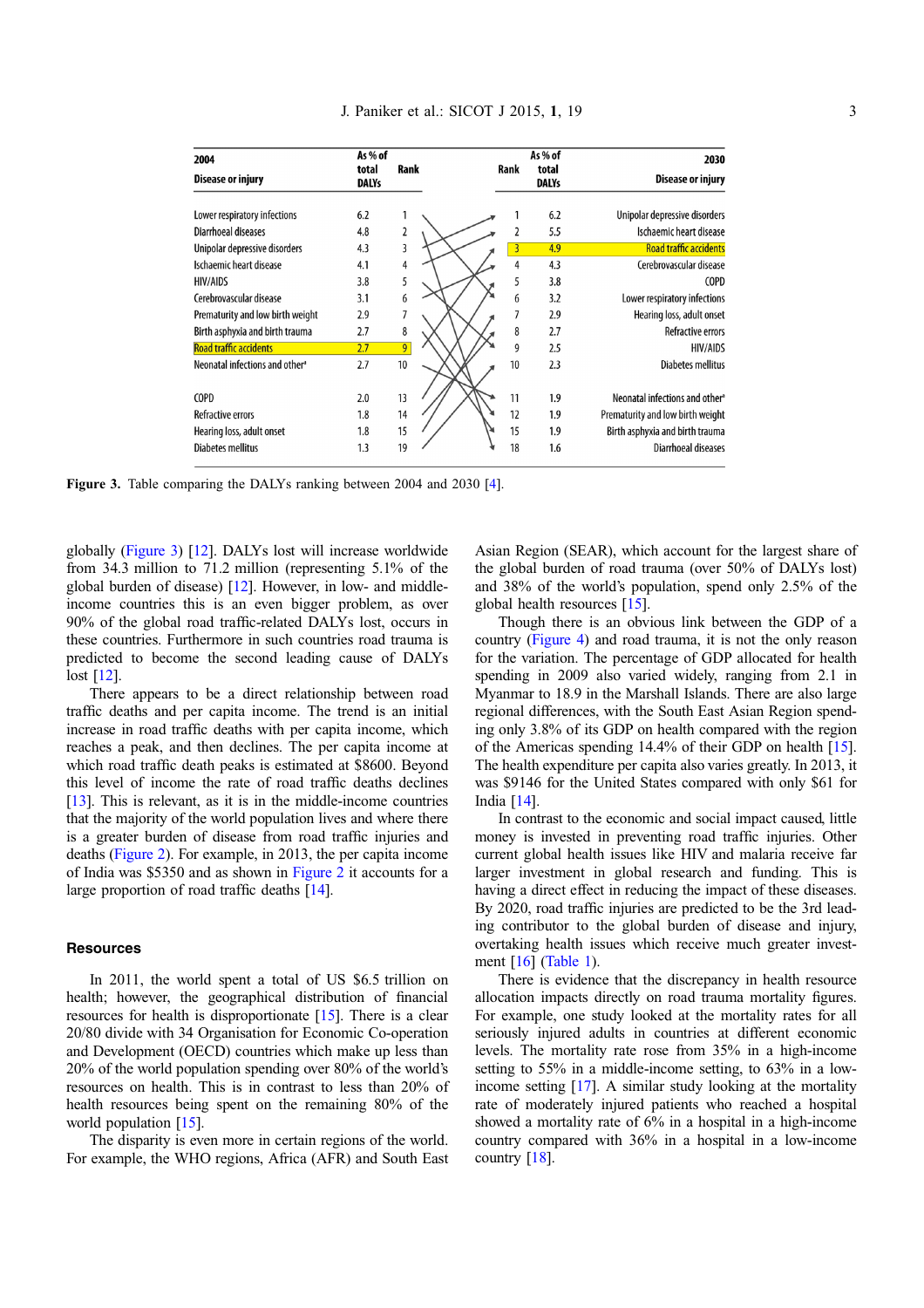<span id="page-3-0"></span>

Figure 4. World map depicting countries in a size relative to their GDP (note the reversal of size distributions shown in [Figure 2](#page-1-0)).

Table 1. Estimated global research and development funding for selected topics [\[3](#page-4-0)].

| Disease or              | US \$     | 1990 DALYs | 2020 DALYs |
|-------------------------|-----------|------------|------------|
| injury                  | millions  | ranking    | ranking    |
| <b>HIV/AIDS</b>         | 919-985   |            | 10         |
| Malaria                 | 60        |            | 24         |
| Diarrhoeal<br>diseases  | 32        |            | 9          |
| Road traffic<br>crashes | $24 - 33$ |            | 3          |

# The response

Decreasing the global burden of road trauma needs a multifaceted approach. This should include

- increased awareness with improved trauma data collection,
- involvement from international organisations and governments,
- individual and small-scale response.

## **Awareness**

The WHO has recognised road trauma as a significant global health issue and has declared this decade as the Decade of Action for Road Safety (2011–2020). This is aimed at increasing awareness and raising the profile of the preventability of road traffic accidents. It was launched in more than 100 countries, with one goal: to prevent 5 million road traffic deaths globally by 2020.

HIV, malaria and TB are largely problems of the low- and middle-income countries, yet there is greater awareness of its impact. As a result high-income research and development organisations have applied massive funding. In the case of HIV the perceived impact and fall in global DALY rating is encouraging. Similar investment in addressing road trauma is likely to be equally or more cost effective.

## International involvement

The WHO is working with other organisations to help reduce the global impact of road trauma. Recently they collaborated with the International Association for the Surgery of Trauma and Surgical Intensive Care (IATSIC) to launch the Essential Trauma Care Project. The project seeks to define what essential trauma treatment services should realistically be made available to every injured person worldwide.

WHO projects that have shown promising results include the ''Village University'' concept, which involves training local communities in pre-hospital life-support methods and delegating life-saving skills to non-doctors. This has resulted in a reduction of trauma mortality from 40% to 8% in northern Iraq and northwest Cambodia [[19\]](#page-5-0).

Organisations like the Red Cross, the World Bank and international road safety organisations like the Fédération Internationale de l'Automobile (FiA) foundation are working with local governments to help improve road safety and reduce road traffic deaths and injuries. These measures will include road safety education, enforcement and infrastructure.

The UK Department for International Development (DFID), which manages the UK's overseas aid programme, has joined the World Bank Global Road Safety Facility which again works towards reducing road deaths.

Several orthopaedic organisations are already working to reduce trauma-related deaths and injury through different approaches. Orthopaedic Overseas and Surgical Implant Generation Network (SIGN) send volunteer orthopaedic surgeons to train and educate local health providers. SIGN also develops and distributes orthopaedic trauma implants suited for areas with limited facilities. Institute for Global Orthopaedics and Traumatology (IGOT), and World Orthopaedic Concern provide support through education, training, research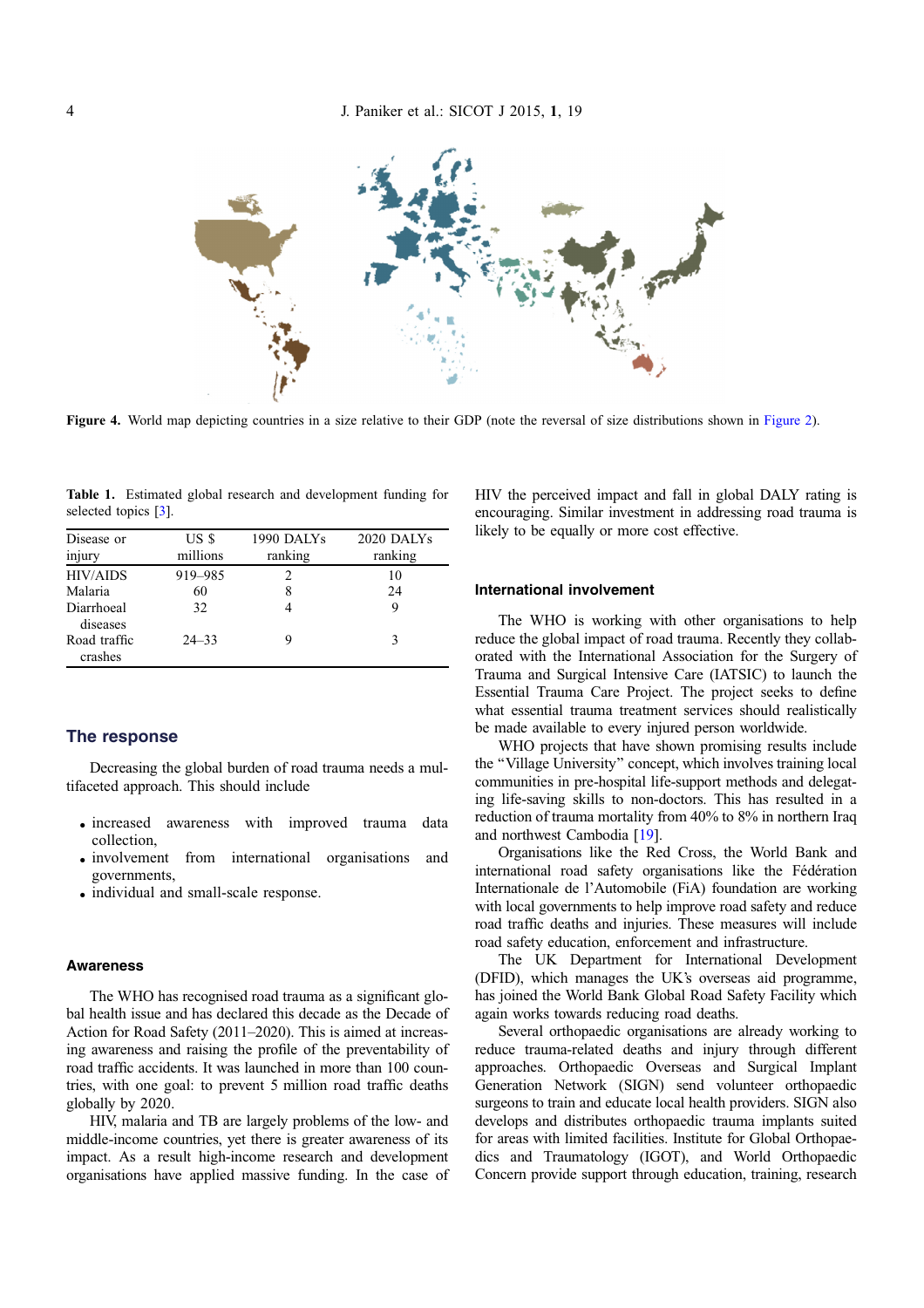<span id="page-4-0"></span>

Figure 5. WHO projected trend of road deaths to 2020.

and advocacy. Société Internationale de Chirurgie Orthopédique et de Traumatologie (SICOT) provides access to online training through Webinars and SICOT Global Network of Electronic Learning (SIGNEL) and provides grants for orthopaedic surgeons from developing countries through SICOT Foundation programmes. Though involvement of these organisations is having an effect, the impact is still relatively small.

#### Small-scale response

The UK postgraduate specialty training programme currently supports the Global health partnerships: the UK contribution to health in developing countries  $(2007)$  [\[20\]](#page-5-0). This is aimed at allowing trainees to take time out of their training to work in developing countries. This experience is invaluable both to the countries where they work but also to the trainee. Trainee involvement in development of trauma services and training should be encouraged.

Many UK hospitals have partnerships with aid agencies or hospitals in low- and middle-income countries. Most of the funding and training provided by these hospitals is focussed on relevant issues like child and maternal health, with promising results. There are only a few partnerships that are focussed on trauma. The COOL (COSECSA [College of Surgeons of East, Central & Southern Africa] Oxford Orthopaedic Link) Project, which has trained 1550 frontline health workers across 10 COSECSA countries in trauma management, is one example. The Paired Institutional Partnerships organised by the Tropical Health and Educational Trust has created numerous partnerships between UK hospitals. The South Devon Healthcare NHS foundation Trust has linked with the Nanyuki Hospital in Kenya and focusses their resources on reducing the mortality and morbidity from traumatic injuries. If more of the resources and training were focussed on road trauma it could result in a significant reduction in the morbidity and mortality in these countries.

The WHO predicts that if action is taken 5 million lives, 50 million serious injuries and US 5 trillion dollars can be saved in this decade (Figure 5). Only with a concerted multifaceted approach can this global problem be addressed. Orthopaedic surgeons can have a direct impact by volunteering, by organising paired partnerships and by lobbying the multinational orthopaedic companies and organisations to intervene. The International Orthopaedic community has a unique opportunity and moral obligation to play a part in changing the trend of global trauma.

# Conflict of interest

Authors JP, SMG and JWH certify that they have no financial conflict of interest (e.g. consultancies, stock ownership, equity interest, patent/licensing arrangements, etc.) in connection with this article.

None of the authors have any conflict of interest.

#### **References**

- 1. Peden M, McGee K, Sharma G (2002) The injury chart book: a graphical overview of the global burden of injuries. Geneva, World Health Organization.
- 2. Global Road Safety Facility (2014) Transport for health: the global burden of disease from motorized road transport. Washington, DC, The World Bank.
- 3. Nantulya VM, Reich MR (2002) The neglected epidemic: road traffic injuries in developing countries. BMJ 324, 1139.
- 4. WHO (2009) Global status report on road safety: time for action. Geneva, World Health Organisation.
- 5. Zimmerman K, Mzige AA, Kibatala PL, Museru LM, Guerrero A (2012) Road traffic injury incidence and crash characteristics in Dar es Salaam: a population based study. Accid Anal Prev 45, 204–210.
- 6. Guerrero A, Amegashie J, Obiri-Yeboah M, Appiah N, Zakariah A (2011) Paediatric road traffic injuries in urban Ghana: a population-based study. Inj Prev 17(5), 309–312.
- 7. Odero W, Garner P, Zwi A (1997) Road traffic injuries in developing countries: a comprehensive review of epidemiological studies. Trop Med Int Health 2, 445–460.
- 8. Murray CJL, Lopez A (1996) The global burden of disease: a comprehensive assessment of mortality and disability from diseases, injuries and risk factors in 1990 and projected to 2020. Cambridge, MA, Harvard School of Public Health.
- 9. Stewart KA, Groen RS, Kamara TB et al. (2013) Traumatic injuries in developing countries: report from a nationwide cross-sectional survey of Sierra Leone. JAMA Surg 148(5), 463–469.
- 10. Jacobs G, Aaron-Thomas A, Astrop A, Estimating global road fatalities (2000) London, Transport Research Laboratory. TRL Report No. 445.
- 11. Finkelstein EA, Corso PS, Miller TR (2006) The incidence and economic burden of injuries in the United States. USA, Oxford University Press. 124–159.
- 12. WHO (2012) The Global Burden of Disease. Geneva, World Health Organisation.
- 13. Kopits E, Cropper M (2003) Traffic fatalities and economic growth. Washington, DC, World Bank.